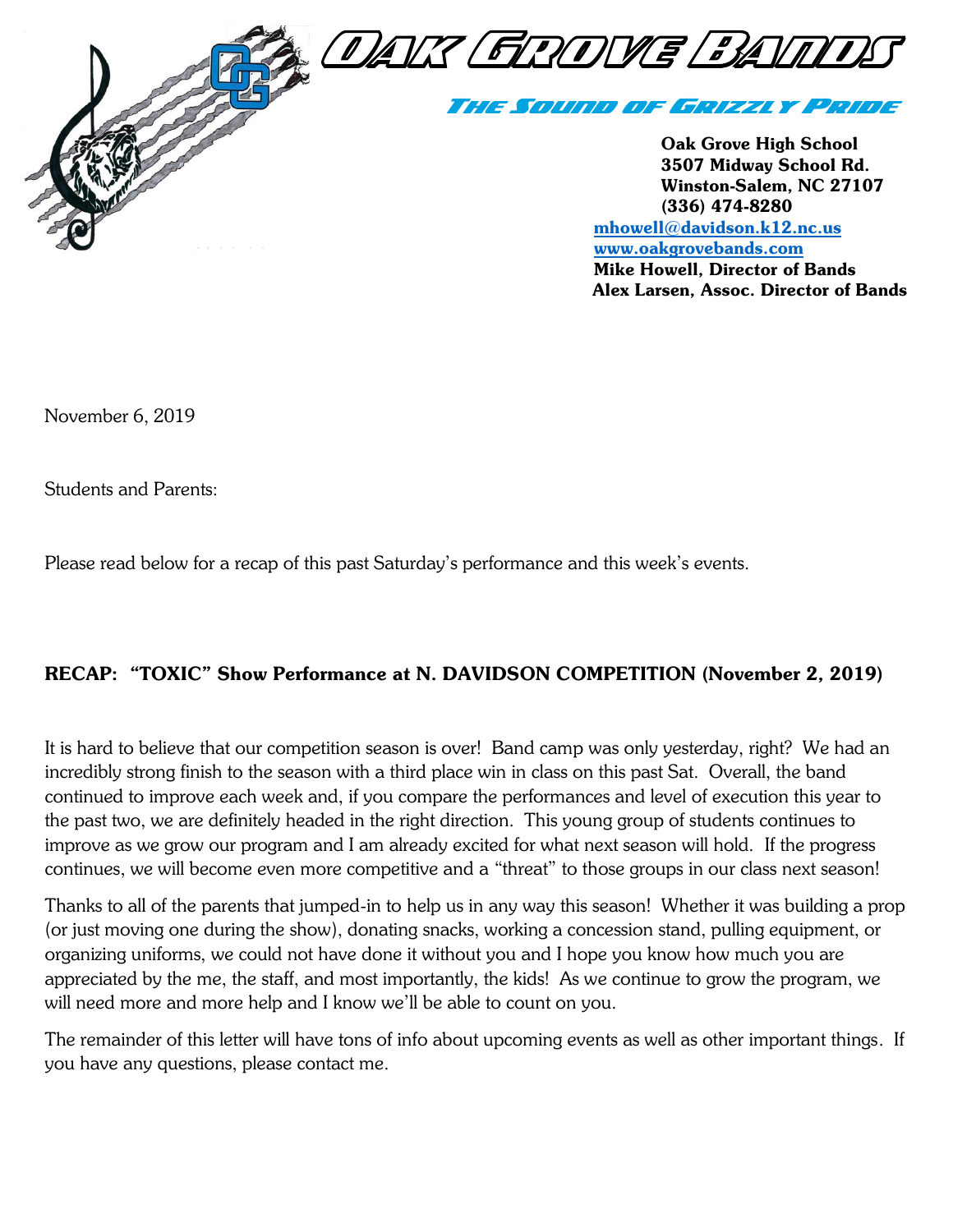EVENT #1: HOME FOOTBALL GAME against East Davidson High School (SENIOR NIGHT!)

DATE: Friday, November 8, 2019

 $TIMES: 3:30pm - until*$ 

DRESS: OGHS Marching Band Uniform. (BLUE "Grizzly Band" Shirt MUST be worn underneath. HOWEVER, it will be cold. \* Please read below for more info about dress!)

NEED TO BRING WITH: Money for Food (approx. \$5 – \$10) NO BLANKETS!!

Students should bring something to eat (or have brought to them around 5pm). We will have our "break" then. We have water bottles and a few snacks but it would be a good idea for them to bring something to eat. Band Boosters may also have pizza available (2 slices for \$1). Students will also be able to visit our visitor's concession stand but that will be during  $3^{\text{rd}}$ Quarter (after 8pm).

*This is also our first-ever SENIOR NIGHT event. Senior band members will be recognized during a pre-game event. Parents/Guardians of these students are encouraged to escort them during this time. Please come to the band room by 6:45pm on Friday and let me know if you have questions.*

# **ITINERARY**

3:30pm – Students begin practice session

5:00pm – Break

5:30pm – Resume practice session

6:30pm – Dress, prep. for game \*See info below

6:45pm – PARENTS/GUARDIANS of SENIORS ARRIVE

- 7:00pm March to stadium for SENIOR NIGHT Activity
- 7:20pm Perform National Anthem

7:30pm – Kickoff

HALFTIME: Perform "TOXIC" (FINAL SHOW!)

@9:30pm – Game Ends\*

*\* Due to the cold temps., students will be allowed to wear a heavier coat over their uniform jacket. Soft pants like sweats are allowed under bib pants but NO JEANS! Jeans will wear on the bib seams and break them.* NO BLANKETS!

**We will take a formal group pic. sometime before or during the game with everyone in full uniform.**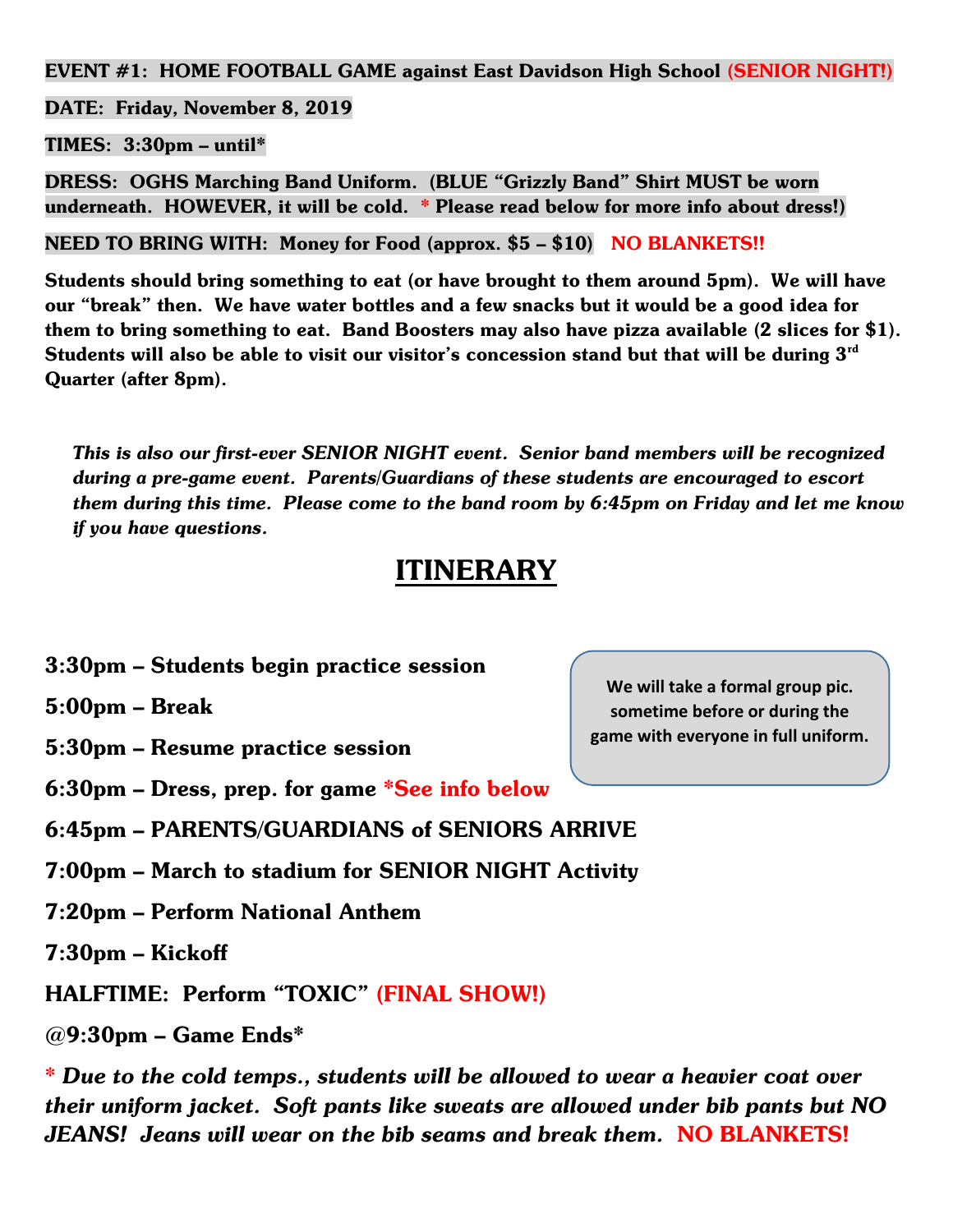EVENT #2: PARADE – LEXINGTON VETERAN'S DAY\*

DATE: Monday, November 11, 2019

TIMES: 2:00pm – until\* (Parade begins at 4PM)

DRESS: OGHS Marching Band Uniform. (Does not matter what is worn underneath but NO JEANS!)

NEED TO BRING WITH: Eat before you arrive at 2pm!

### *\* It is understood that this is a non-school day for the students. However, this event has been on the band schedule since February. Participation in this event is expected as it is a very important publicrelations/community support opportunity for our band!*

\* As stated in the handbook, when the event is over, ALL students will have responsibilities such as putting their instruments away, cleaning-up, etc. NO STUDENTS will be able to leave until dismissed by Mr. Howell or Mr. Larsen.

\*\*PLEASE REMEMBER THAT SOME OF THESE TIMES ARE APPROXIMATE. Be flexible! Your child will be allowed to use cell phones to call you, etc. REMIND messages with updates will also be sent throughout the event.

## FRUIT SALE!

~~~~

Our annual FRUIT SALE wraps-up soon! All orders and money should be turnedin to Mr. Howell or Mr. Larsen this coming Tuesday, November  $12<sup>th</sup>$ . Students were given the sale materials in class about two weeks ago along with a challenge to sell a minimum of 5 boxes. Please encourage them to sell as much as they can also remembering to promote online sales! Students are also encouraged to get donations from those not wanting fruit. There are prizes for top sellers and a portion of the profit earned by each student will be credited towards their fee balance!